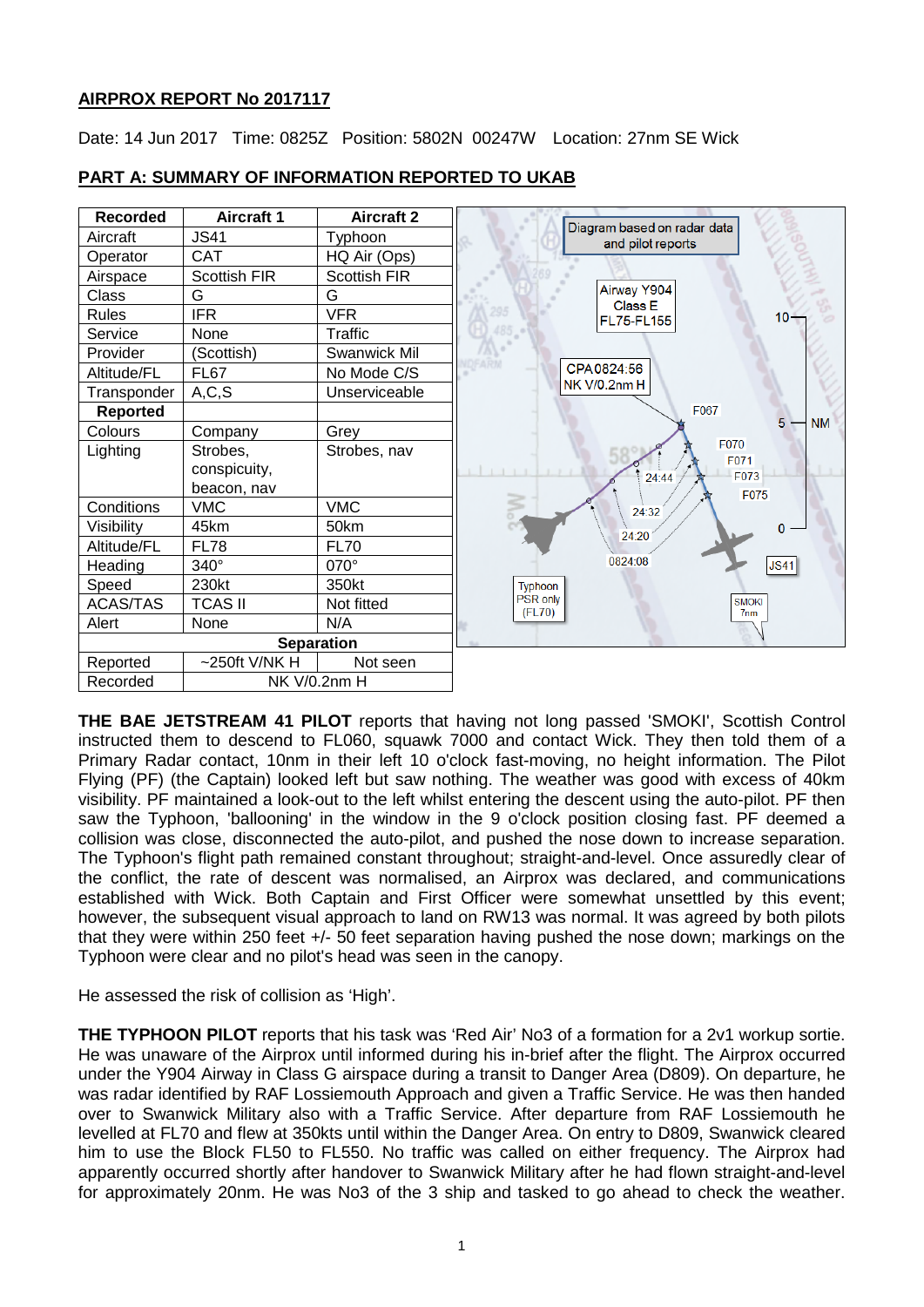When it became evident that his transponder was not working he discussed with the Flight Lead whether they should stay as a formation. The Flight Lead had already crewed out and into the spare aircraft. The previous day the same Flight Lead and Wingman ended up using too much fuel avoiding weather and had only partially completed the task so there was a perceived imperative to send the No3 ahead to assure fuel was used wisely. They opined that he could stay VFR, it was clear skies with excellent visibility, and he would fly the short distance to D809 below the Class E Airway at FL70. With hindsight, after a further failure of his radar, this decision contributed to the Airprox; his unserviceable transponder denying the other aircraft's TCAS warning system. Without a working radar, he was also heavily reliant on ATC to call traffic. Because he had multiple failures, he could have upgraded his Air Traffic Service to a Deconfliction Service, which would have placed more onus on ATC to call traffic to him and possibly have avoided the Airprox. His look-out scan was also reduced because he was probably spending too long head-in trying to sort out his radar issue rather than carrying out an effective look-out scan.

**THE SWANWICK N TAC RIGHT CONTROLLER** reports that he had been on console for less than half an hour. He had been called in unexpectedly because he had not been informed that his shift had been changed from a 10am start to a 7am start. He made his way to Swanwick as soon as possible and went onto console as soon as he arrived. After taking over, he was pre-noted and handed a Typhoon at 0825 that was non-squawking. The aircraft was transiting for general handling (GH) within the D809 complex that Swanwick had primacy use of. The aircraft was handed over from Lossiemouth at FL070 prior to heading underneath airway Y904 to remain clear of this Class E airspace. He saw one civil aircraft at FL100 within the airway but he could not recollect its callsign. Because the Typhoon was non-transponding, his attention was diverted towards the Supervisor to clarify the procedures regarding a non-transponder aircraft operating GH with other aircraft that were transponding. Whilst he was distracted, he did not see the other civil track (that he was informed later was the JS41), change squawk and then descend through the Typhoon's level. The Typhoon transited beneath the airway, entered the D809's and commenced GH. His traffic was in Class G airspace in receipt of a Traffic Service throughout the incident. A few minutes later he was informed that the JS41 pilot was filing an Airprox against the Typhoon. Upon watching the radar replay he saw the JS41 squawk 7000 and descend out of the airway on top of his track. The JS41 was within 5nm of the Typhoon's track as soon as it squawked 7000.

He perceived the severity of the incident as 'Medium'.

**THE SWANWICK SUPERVISOR** reports that prior to this incident he had a single controller in position with no traffic. It was brought to his attention that a Typhoon, pre-noted to work in the D809 complex had an unserviceable transponder. The controller asked him to clarify the rules for working in an MDA primary-radar only. After this he listened to the handover from Lossiemouth and heard the plan to take the Typhoon under Y904 (Class E airspace, base level FL75) at FL070, with which he was happy. He did not look closely at the traffic on radar because his controller was only working the one Typhoon pilot and was well within capacity. The Typhoon pilot proceeded into D809 followed by the other two Typhoons playing catch-up, without incident. The Typhoon pilot did not report seeing the conflicting traffic. 10mins later he received a telephone call from Lossiemouth informing him that the JS41 pilot that had just landed at Wick would be filing an Airprox against the Typhoon estimating the separation as 300ft vertically. On questioning, his Tac controller said that he did not remember seeing any aircraft in the airway that came within the limits required to be called under a Traffic Service. A radar replay was requested and viewed which showed the JS41 in Y904 level at FL080 prior to squawking 7000 and beginning descent. The JS41's Mode C indicated FL069 (descending) when the radar contacts merged. The Tac controller was re-briefed on the rules for operating primary only in Class G and E airspace and on other courses of action which could have been utilised to eliminate the incident.

**THE LOSSIEMOUTH APPROACH RADAR CONTROLLER** reports that she was watching the departure of the Typhoon from Lossiemouth. She was not aware that his transponder was unserviceable until he came onto the Departures frequency. The Deps controller applied a Basic Service and instructed a climb to FL150 as requested while liaison took place with Swanwick Mil to see whether they could accept him in D809. All of the Typhoon pilot's transmissions were heavily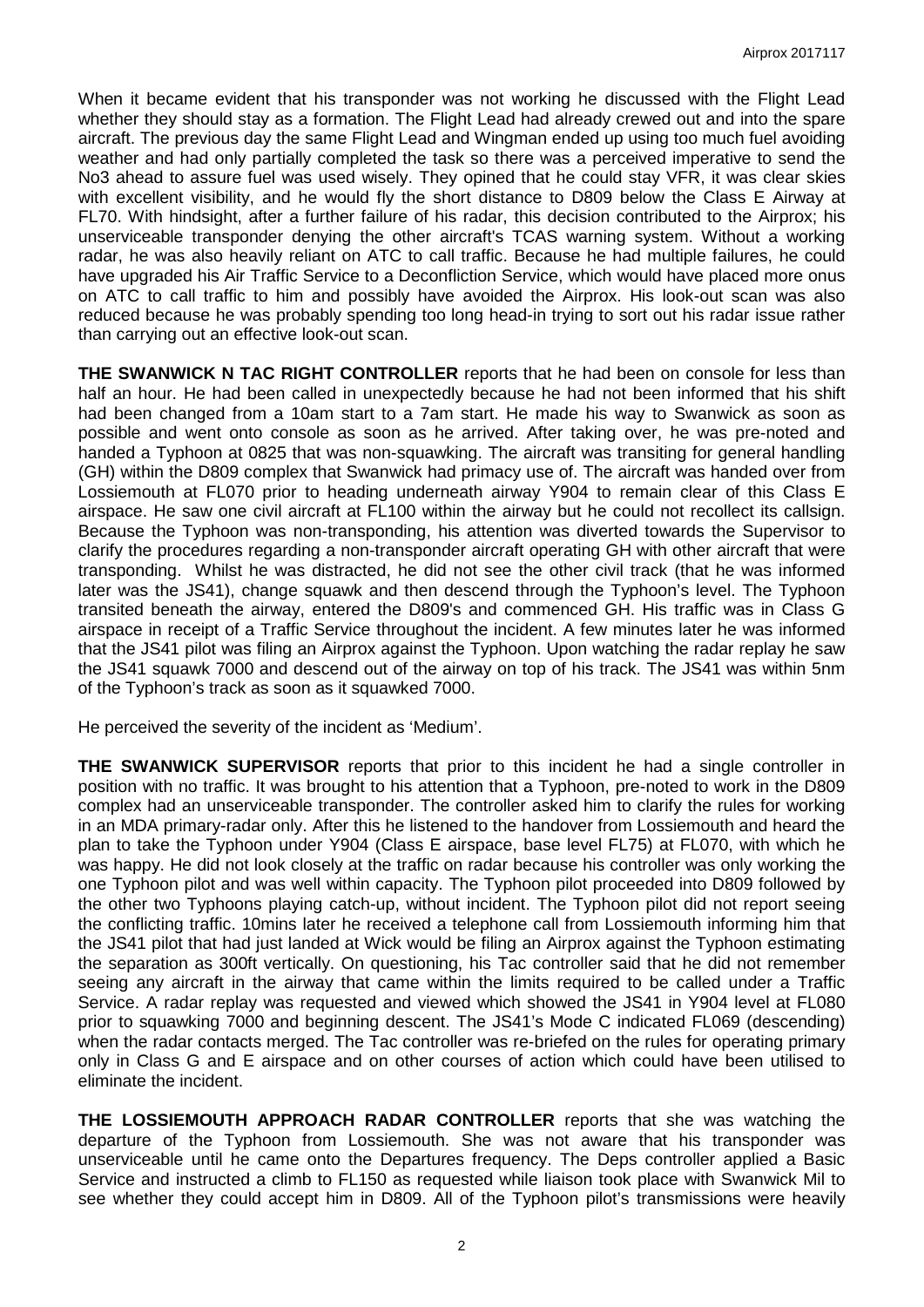clipped and, at approximately 15nm from Lossiemouth, the aircraft changed frequency unannounced to stud 4 [preselect frequency 4] to improve communications. The Typhoon pilot informed the controller that he was levelling at FL070 and was asked if he would be VFR through the Class E airspace to which he said he would be VMC but would remain at FL070 to transit underneath the airway. At this point, the Supervisor was on the telephone to Swanwick Mil and requested that he open the line to complete a handover to the controller. She gained the TACAN range and bearing from the Typhoon pilot and identified him under a Traffic Service in order to facilitate the handover. She could see two squawks in the Class E airspace approximately 15nm southeast of the aircraft but the two data-blocks were merged so she did not observe their height readouts. She completed a full radar handover with Swanwick Mil with no issues and instructed the Typhoon pilot to contact Swanwick Mil on the pre-brief frequency. It was only a couple of minutes later when the two aircraft returns in the Class E airspace separated, that it became apparent that one had levelled off at the same reported level of the Typhoon, under a 7000 squawk. The two primary returns were converging and eventually merged, with the contact showing serviceable SSR displaying a marked dip in height. As the confliction became apparent, the Lossiemouth Supervisor attempted to call either Swanwick Mil or Wick to make them aware of the situation but was unable to gain communication.

She perceived the severity of the incident as 'Medium'.

**THE LOSSIEMOUTH SUPERVISOR** reports that the Typhoon pilot was handed over to Swanwick Military by the Lossiemouth Approach controller after the pilot had free-called Lossiemouth Approach on departure from Lossiemouth because it had been experiencing 2-way UHF communication issues on the Departures frequency. The Typhoon was northeast of Lossiemouth by approximately 15nm tracking 035°, non-squawking and level at FL070 with no conflicting traffic when the handover was completed. A short time later, the Moray sector controller at the NATS Centre at Prestwick called him for Traffic Information on 2 aircraft northeast of Lossiemouth tracking 040° (the other two Typhoons) and, during this conversation, the Moray controller asked if he knew which the non-transponding aircraft was 15nm ahead of them. He informed him that it was a single Typhoon (the Airprox aircraft) wherein the Moray controller informed him that the Typhoon had been involved in an Airprox with the JS41 approximately 25nm northeast of Lossiemouth. He initiated the appropriate actions and informed the Swanwick Mil Supervisor because they were controlling the Typhoon pilot at the time of the Airprox. Between these 2 events, he was monitoring the aircraft tracks of the Typhoon and what later transpired to be the JS41, and saw that the JS41 had changed its squawk to 7000 as it descended through about FL78. This indicated to him the possibility that it had been transferred to Wick ATC Procedural control (no radar at Wick) and he could see that both aircraft returns would merge with the JS41's Mode C at, or very close to, the last reported level of the Typhoon. Because both aircraft were under the control of other ATC agencies providing them with an ATS, he did not have enough situational awareness from the information available to suspect that the aircraft were flying into direct confliction vertically without being visual with each other. He did attempt to call Wick ATC to ask if they had had Traffic Information on the Typhoon but they did not answer the landline.

**THE PRESTWICK CENTRE (PC) MORAY-LO TACTICAL/PLANNER** reports that at approximately 0825 he instructed the JS41 pilot to descend out of Class E airspace airway Y904 for arrival to Wick. As he terminated the Radar Service and transferred the aircraft he noticed a primary contact consistent with that of a fast-moving jet. Due to the proximity of Lossiemouth, an active danger area, and another set of transponding jets following a similar route in trail, he immediately followed the transfer instruction with Traffic Information [to the JS41 pilot] about the unidentified primary contact. He mentioned that the target was primary only, but appeared to be crossing behind (he was unable to assess this as accurately as an SSR contact because it is not possible to use the 'predict vector' without SSR returns). He then gave Traffic Information to a pilot behind and above the JS41. He believed at this point that the fast-jet aircraft may have been above the Class E airspace airway and informed the pilot of this. He also mentioned that he did not believe it to be in the airway due to the slight protection offered by Class E. Shortly afterwards, it was ascertained that the JS41 pilot had obtained visual contact with the military jet. The JS41 pilot reported that it was as close as 300ft with no attempt to adjust its flight to increase the separation. The JS41 pilot mentioned that if he had not started his descent that it would have been "very close". He asked the JS41 pilot if he would be filing paperwork on the event to which he replied 'Yes'. He then called Lossiemouth to attempt to identify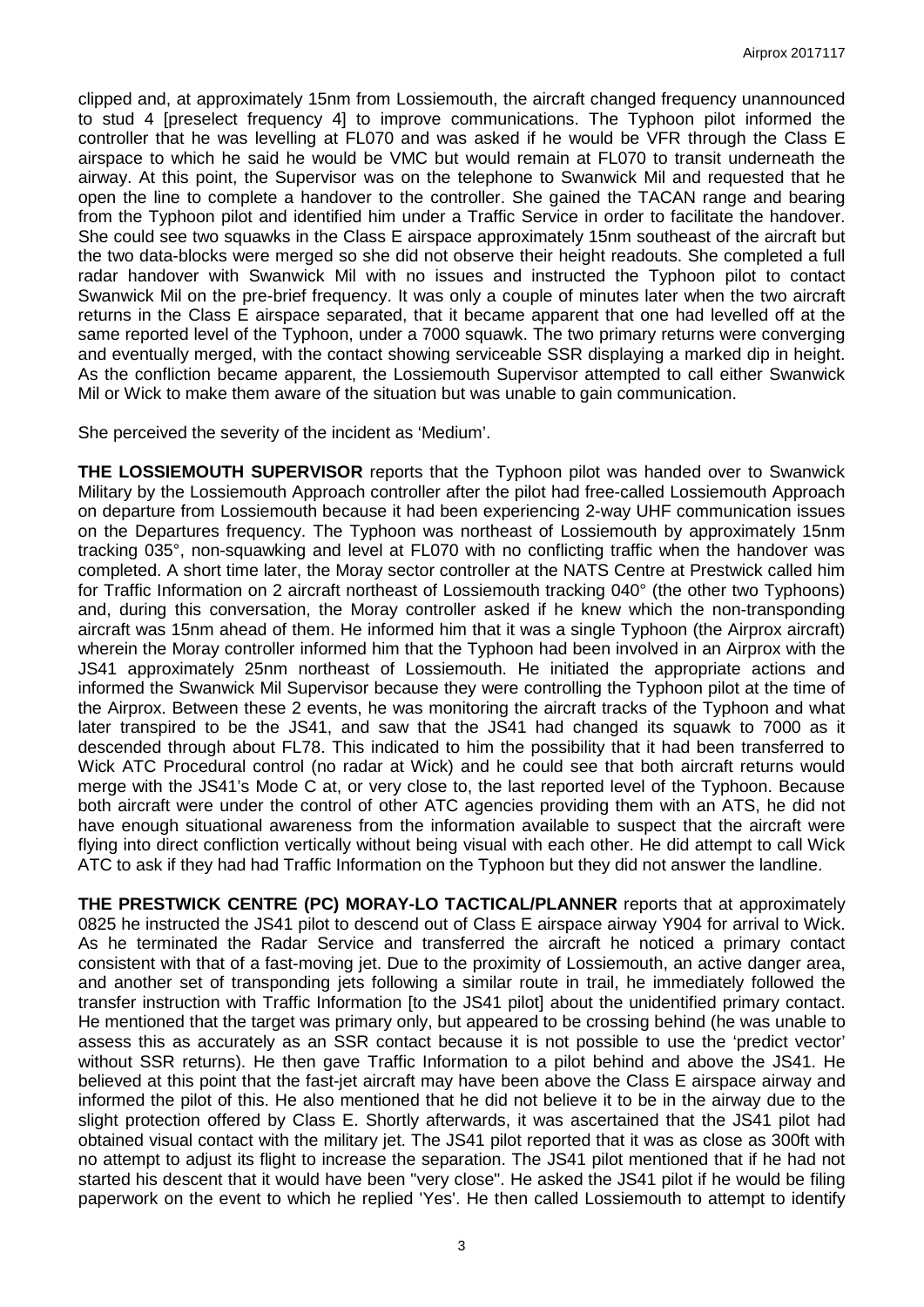the military jet. It was his understanding that this event took place in Class G airspace approximately 25nm southeast of Wick.

## **Factual Background**

The weather at Wick was recorded as follows:

EGPC 140820Z 16008KT 9999 FEW012 16/13 Q1012=

A transcript of the Scottish Control frequency was provided, as follows:

| From         | To          | <b>Speech Transcription</b>                                                                                                                                                                                                                                                                        |  |  |  |  |  |
|--------------|-------------|----------------------------------------------------------------------------------------------------------------------------------------------------------------------------------------------------------------------------------------------------------------------------------------------------|--|--|--|--|--|
| <b>JS41</b>  | Scottish    | Scottish good morning [JS41 C/S] flight level eight zero direct SMOKI                                                                                                                                                                                                                              |  |  |  |  |  |
| Scottish     | <b>JS41</b> | [JS41 C/S] Scottish roger thanks it's class echo radar control                                                                                                                                                                                                                                     |  |  |  |  |  |
| <b>JS41</b>  | Scottish    | Class echo radar control [JS41 C/S] (0815:40)                                                                                                                                                                                                                                                      |  |  |  |  |  |
| Scottish     | <b>JS41</b> | [JS41 C/S] descend when ready flight level six zero                                                                                                                                                                                                                                                |  |  |  |  |  |
| <b>JS41</b>  | Scottish    | Descend whe- descend when ready flight level six zero (0823:20) [JS41 C/S]                                                                                                                                                                                                                         |  |  |  |  |  |
| Scottish     | <b>JS41</b> | And er [JS41 C/S] squawk seven thousand, this service terminates er contact<br>Wick approach one one nine decimal seven, they expect you descending six<br>zero                                                                                                                                    |  |  |  |  |  |
| <b>JS41</b>  | Scottish    | Seven thousand and Wick one one nine decimal seven and with the clearance<br>[JS41 $C/S$ ]                                                                                                                                                                                                         |  |  |  |  |  |
| Scottish     | <b>JS41</b> | Thanks and [JS41 C/S] actually just before you go I've got a fast moving<br>primary contact (0823:40) just to your er ten o'clock, range about seven miles<br>at the moment, there's er no mode charlie no height information but it appears<br>to be crossing just about a mile or two behind you |  |  |  |  |  |
| <b>JS41</b>  | Scottish    | Roger [JS41 C/S]                                                                                                                                                                                                                                                                                   |  |  |  |  |  |
| Scottish     | SF340       | Thanks er [SF340 C/S] Scottish                                                                                                                                                                                                                                                                     |  |  |  |  |  |
| SF340        | Scottish    | Go ahead                                                                                                                                                                                                                                                                                           |  |  |  |  |  |
| Scottish     | SF340       | Okay er that fast moving primary contact er is (0824:00) just your ten o'clock at<br>the moment, range about five miles, no height information, tracking northeast,<br>crossing with you er no transponder implies he shouldn't be within the airway<br>though                                     |  |  |  |  |  |
| SF340        | Scottish    | Roger [SF340 C/S]                                                                                                                                                                                                                                                                                  |  |  |  |  |  |
| <b>JS41</b>  | Scottish    | [JS41 C/S] er to Wick now one one nine seven                                                                                                                                                                                                                                                       |  |  |  |  |  |
| Scottish     | <b>JS41</b> | Affirm do you see anything to the er nine ten o'clock (0824:20) by any chance?                                                                                                                                                                                                                     |  |  |  |  |  |
| <b>JS41</b>  | Scottish    | Negative [JS41 C/S]                                                                                                                                                                                                                                                                                |  |  |  |  |  |
| Scottish     | <b>JS41</b> | Okay well just keep look out, you can contact Wick approach one one nine<br>seven thanks for your help                                                                                                                                                                                             |  |  |  |  |  |
| <b>JS41</b>  | Scottish    | Right thank you one one nine decimal seven [JS41 C/S] bye (0824:40)                                                                                                                                                                                                                                |  |  |  |  |  |
| Scottish     | SF340       | Er [SF340 C/S] that jet's er just crossing with you right at the moment, it could<br>be underneath or above you, I believe it is a fast jet heading to the danger area<br>to the northeast                                                                                                         |  |  |  |  |  |
| SF340        | Scottish    | Yeah visual he just er passed below the nose there [SF340 C/S] a good couple<br>of thousand feet (0825:00) below                                                                                                                                                                                   |  |  |  |  |  |
| Scottish     | SF340       | Roger thanks are you visual with the traffic into Wick by any chance?                                                                                                                                                                                                                              |  |  |  |  |  |
| <b>JS41</b>  | Scottish    | [part simultaneous transmission] [partial JS41 C/S]                                                                                                                                                                                                                                                |  |  |  |  |  |
| <b>SF340</b> | Scottish    | [part simultaneous transmission] he's just below the nose, I can't see him now                                                                                                                                                                                                                     |  |  |  |  |  |
| <b>JS41</b>  | Scottish    | [JS41 $C/S$ ]                                                                                                                                                                                                                                                                                      |  |  |  |  |  |
| Scottish     | <b>JS41</b> | Er yeah did you get visual with the jet?                                                                                                                                                                                                                                                           |  |  |  |  |  |
| <b>JS41</b>  | Scottish    | Yeah was very close, was about four hundred feet just over us                                                                                                                                                                                                                                      |  |  |  |  |  |
| Scottish     | <b>JS41</b> | Roger thanks are you making a report (0825:20)                                                                                                                                                                                                                                                     |  |  |  |  |  |
| <b>JS41</b>  | Scottish    | Yes please [JS41 C/S]                                                                                                                                                                                                                                                                              |  |  |  |  |  |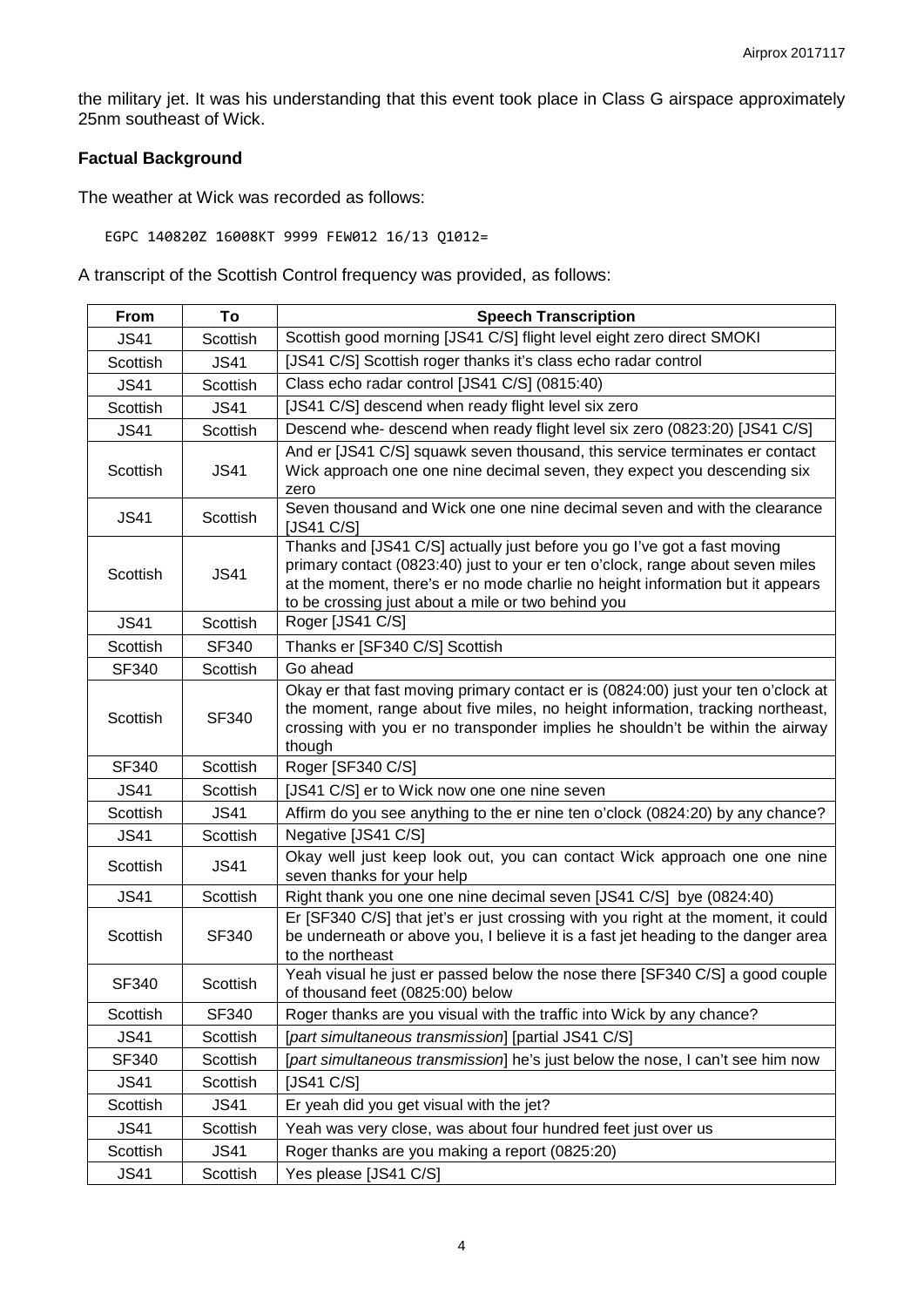| <b>From</b> | Τo          | <b>Speech Transcription</b>                                                                                                                                                                            |  |  |  |  |
|-------------|-------------|--------------------------------------------------------------------------------------------------------------------------------------------------------------------------------------------------------|--|--|--|--|
| Scottish    | <b>JS41</b> | Roger thanks er I'll put an observation my end and now you were outside<br>controlled airspace for it but I'll, I'll definitely report on it anyway                                                    |  |  |  |  |
| <b>JS41</b> | Scottish    | Alright we go to Wick now one one nine seven thanks                                                                                                                                                    |  |  |  |  |
| Scottish    | <b>JS41</b> | [unintelligible] affirm thanks                                                                                                                                                                         |  |  |  |  |
| <b>JS41</b> | Scottish    | [change of voice] Last minute he made no appearance to deviate from flight<br>path, I had to take the autopilot out and start (0825:40) descending, erm<br>otherwise that would have been really close |  |  |  |  |
| Scottish    | <b>JS41</b> | Er okay [JS41 C/S] could you er possibly call the centre when you land then,<br>I'll speak to you later                                                                                                |  |  |  |  |
| <b>JS41</b> | Scottish    | Affirm wilco [JS41 C/S] thanks                                                                                                                                                                         |  |  |  |  |

## **Analysis and Investigation**

# **CAA ATSI**

ATSI had access to reports from the pilots of the JS41 and the Typhoon, the Prestwick Centre air traffic controller involved, and the local unit investigation. The area radar and radio recordings were also reviewed. Screenshots produced in this report are provided using recordings of the Prestwick MRT Radar. Levels indicated are Flight Levels (FL). All times UTC.

At 0823:12 (Figure 1) the MOR-LO (Moray Low) controller issued a clearance to the JS41 pilot to descend when ready to FL60 (and therefore leave controlled airspace), and terminated the service. An instruction to contact Wick Approach was then given.



Figure 1 – 0823:12

At 0823:37 (Figure 2), the MOR-LO controller, (after receiving the read-back of the previous instruction), issued Traffic Information to the JS41 pilot about a fast-moving contact approaching from the west. There was no height information available on the primary-only Typhoon track (labelled as EUFI on the diagram but unknown to the MOR-LO controller at the time). The controller estimated that the track's trajectory would take the unknown aircraft behind the JS41 by one to two miles; he advised the JS41 pilot of this. The controller went on to issue the same Traffic Information to an SF340 not involved in the Airprox (SF34 - code 7640), which was on a similar track to the JS41 but 2000ft higher, commenting that it was not known whether the unknown traffic was above or below the airway.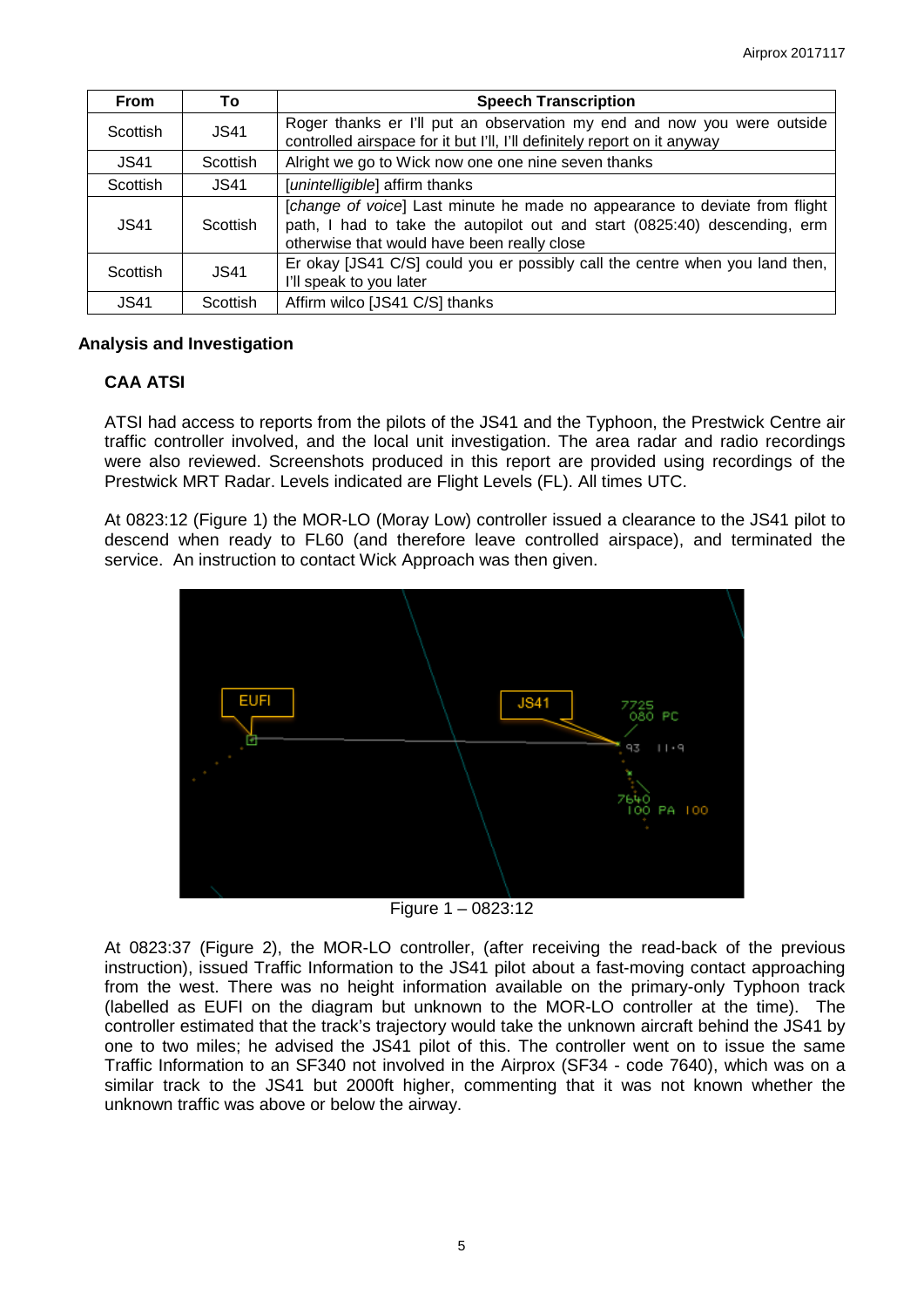

Figure 2 – 0823:37

At 0824:16 (Figure 3) the JS41 pilot called to confirm that they could still call Wick, and the MOR-LO controller queried if they had seen the traffic yet, advised them to keep looking out, and gave approval to contact Wick. The SSR code changed to 7000 as they began their descent to leave controlled airspace (the base of which was FL75).



Figure 3 – 0824:16 Figure 4 -0824:56

CPA occurred on the recording at 0824:56 (Figure 4) with an indicated lateral distance of 0.2nm.

Following CPA the JS41 pilot reported back on the MOR-LO frequency stating that they had seen the Typhoon and that the captain had taken the aircraft out of autopilot and had manually increased the rate of descent, initially reporting a vertical separation of approximately 400ft. The SF340 pilot also reported sighting the Typhoon and that it flew under their nose at least 2000ft below them (they were at FL100).

Y904 is a Class E airway, which is considered controlled airspace; the base of Y904 is FL75 and the top is FL155. The JS41 was inbound to Wick and was descending outside controlled airspace in line with normal operating procedures. The Moray controller had issued a transfer of communication instruction to the JS41 pilot just as he became aware of the primary-only radar contact approaching from the west. The descent instruction given to the JS41 pilot had been issued when the unknown contact was 11nm west of the JS41. The controller began providing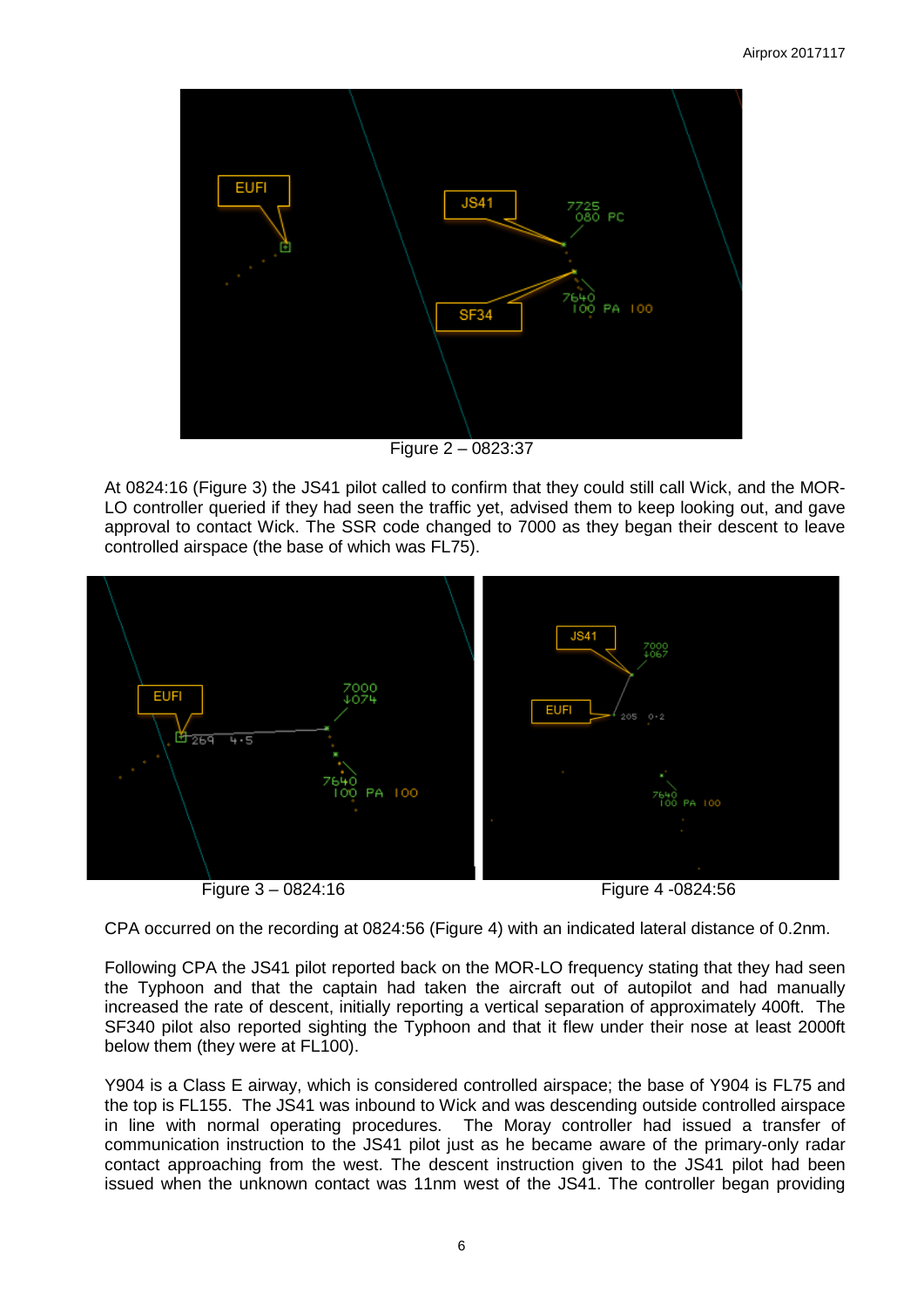Traffic Information as soon as was feasible once the JS41 pilot had read-back the instruction to change frequency, at which point the Typhoon was still 9nm west of the JS41.

The JS41 pilot had been under a Radar Control Service and although that ATC service had been terminated, the Moray controller still passed Traffic Information on what he considered to be a conflict as the JS41 left controlled airspace. It was fortunate that the JS41 pilot had not yet changed frequency and that the controller's Traffic Information provided enough time for the JS41 pilot to assimilate the potential conflict and begin to look for the Typhoon. The vigilance of the Moray controller, despite having no SSR data or co-ordination with either Lossiemouth or Swanwick Mil, enabled timely Traffic Information to be passed to the JS41 pilot. This resulted in an avoiding action descent being implemented by the crew of the JS41 on sighting the Typhoon. Analysis of the radar data showed that the JS41 was initially descending at a rate of approx 900- 1000fpm but this temporarily increased to approx 2800fpm. The JS41 pilot's initial estimate of 400ft vertical separation is credible given that the recorded radar data at CPA indicates the JS41's level as FL67 and the Typhoon pilot had previously reported being level at FL70.

## **Military ATM**

An Airprox occurred at approximately 0825, 30nm southeast of Wick, between a JS41 and a Typhoon; the Typhoon pilot was receiving a Traffic Service from Swanwick Mil while in transit from RAF Lossiemouth to its operating area. Figures 5-10 show the positions of the JS41 and the Typhoon at relevant times in the lead up to, and during, the Airprox.

At 0821:31 (Figure 5), the primary contact of the Typhoon first began to paint on this radar picture.



Figure 5: Geometry at 0821:31 (Typhoon primary only; JS41 7725).

At 0823:25 (Figure 6), the Lossiemouth Approach controller began handing over the Typhoon to the Swanwick Mil North controller.



Figure 6: Geometry at 0823:25 (Typhoon primary only; JS41 7725).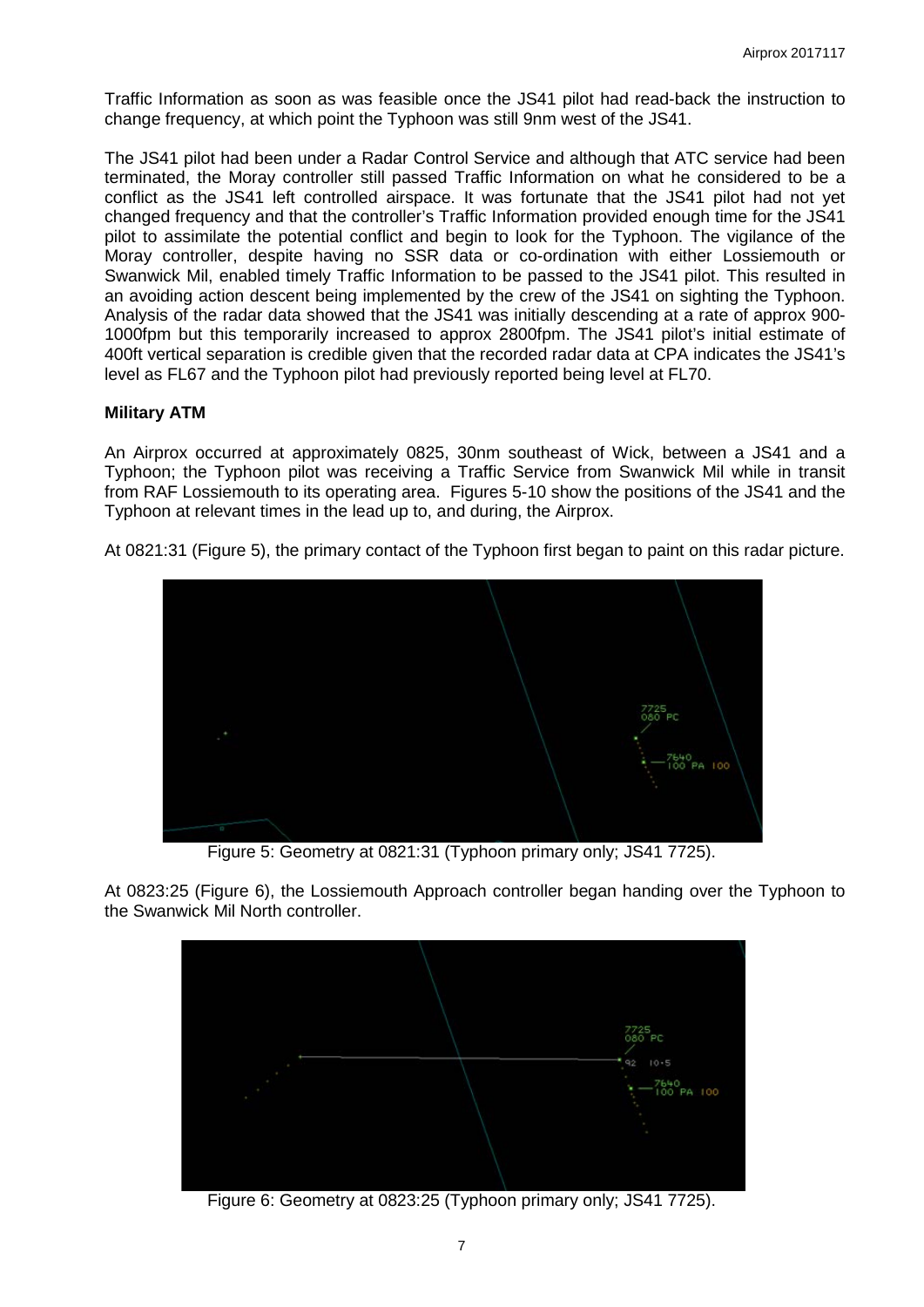At 0823:43 (Figure 7), the handover of the Typhoon was completed without either the Lossiemouth or Swanwick Mil North controller mentioning the JS41 traffic 8.3nm away and 1000ft above, and inside Controlled Airspace. The JS41's SSR code had changed by one digit during this time.



Figure 7: Geometry at 0823:43 (Typhoon primary only; JS41 7025).

At 0823:57 (Figure 8), the Typhoon pilot checked in with the Swanwick Mil North controller. By this time, the JS41 had changed SSR code to 7000 and had commenced descent.



Figure 8: Geometry at 0823:57 (Typhoon primary only; JS41 7000).

At 0824:47 (Figure 9), the two aircraft were co-altitude [the Typhoon pilot had reported being level at FL70], with the JS41 now outside CAS.



Figure 9: Geometry at 0824:47 Figure 10: Geometry at 0824:56

At 0824:56 (Figure 10), the two aircraft were in proximity, with the JS41 300ft below the Typhoon [reported at FL70].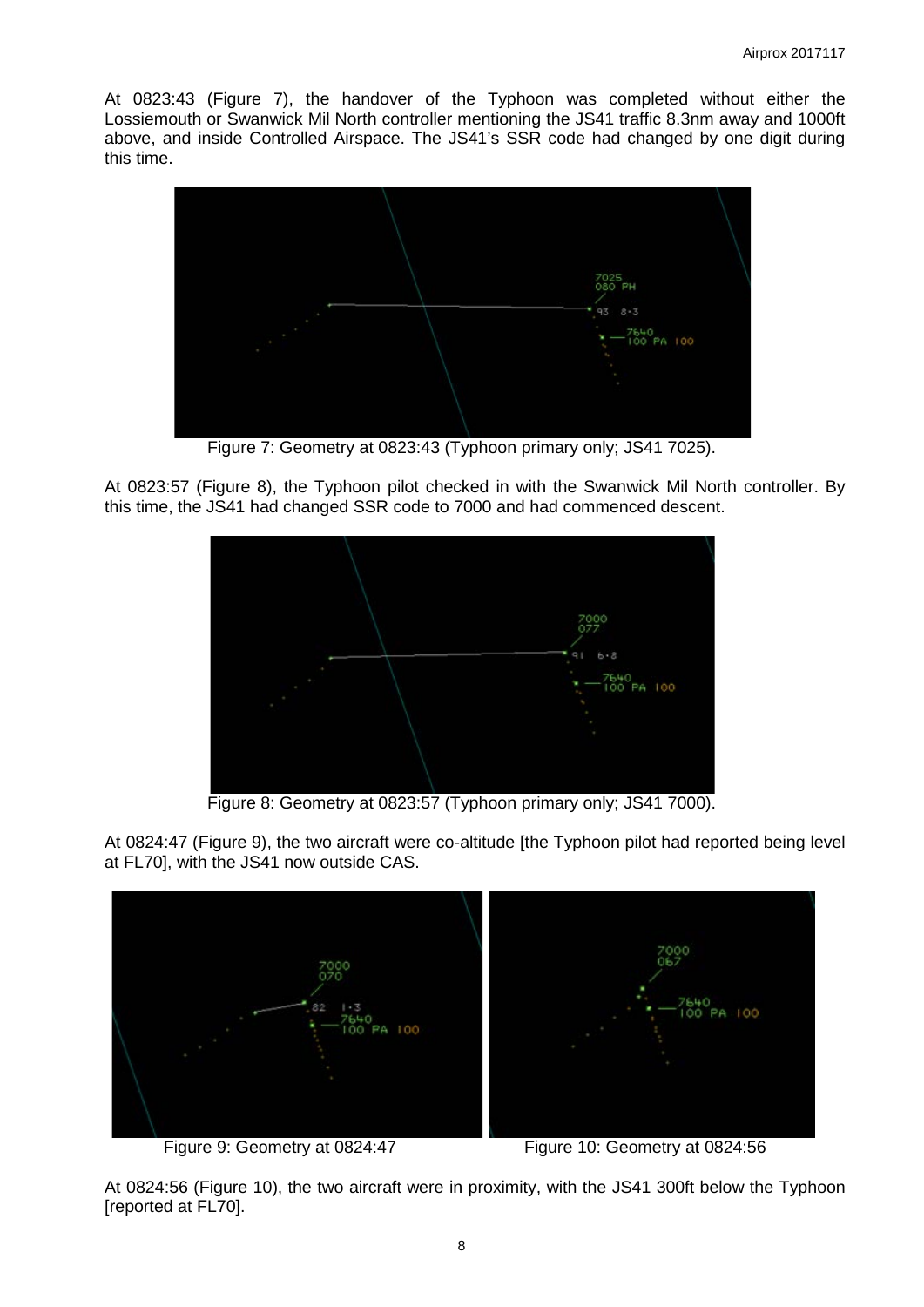Although the Typhoon pilot was aware on the ground, Lossiemouth ATC were not informed that the Typhoon's transponder was unserviceable until the aircraft was airborne and came onto the Departures frequency, where the situation was exacerbated by all its transmissions being clipped. While the Departures controller began liaison with Swanwick to ascertain whether they would be able to accept the Typhoon for the planned sortie, the pilot switched to Lossiemouth Approach unannounced, in order to improve communications.

The Lossiemouth Approach controller established that the Typhoon would transit beneath controlled airspace at FL70, identified the aircraft, and applied a Traffic Service before commencing handover to Swanwick Mil North. Although she saw that there were two civil aircraft within airway Y904 (Class E), the data blocks were overlapping and the Lossiemouth Approach controller did not assimilate that there was an aircraft (the JS41) in transit 1000ft above the Typhoon's reported level. No Traffic Information was passed to the Typhoon pilot on the JS41 prior to or during the handover to Swanwick Mil North, and the receiving controller did not question whether or not Traffic Information had been passed, as would be expected if there was a conflict identified. On completion of the handover, the two aircraft had 8.3nm lateral and 1000ft vertical separation and were on converging tracks. CAP 774 states that Traffic Information should be passed by range 5nm if traffic will pass within 3nm and 3000ft, therefore it was reasonable to expect that Traffic Information would be passed by the Swanwick Mil North controller.

The Swanwick Mil North controller had not been made aware of a shift change (from a 10am to a 7am start) and had therefore been called in earlier than expected and reported feeling less positive than normal. Having taken control of the transiting Typhoon, he began a discussion with his Supervisor to clarify the procedures for controlling non-transponding aircraft. Although the controller reported seeing aircraft within Y904 at FL100 and FL80, they held a mental model that both would maintain their levels. Although an equipment replay showed that the controller hovered their curser over the JS41's label on several occasions (with such behaviour usually indicating that a controller has noticed something relevant), the controller stated that they did not see the JS41 change SSR code and then descend from FL80 through the Typhoon's level, citing distraction by the conversation. The fact that no Traffic Information was passed to the Typhoon pilot, who was converging at FL70, indicates that the controller did not assimilate the information displayed in the JS41's label. The unexpected lack of transponder led to confusion and distraction of the Swanwick Mil North controller, who then needed to adapt their plan and clarify procedures for this less common scenario. They also did not manually label the non-transponding Typhoon, which would normally be expected and may have alerted him to the conflict with the JS41. This overall lack of familiarity with the scenario of non-transponding aircraft, coupled with preparation for receiving a following pair of Typhoons, drew the controller's attention away from the developing conflict.

The Swanwick Mil North Supervisor was assisting the Swanwick Mil North controller from an adjacent seat. Although he was listening in, he was not viewing a radar screen and recalled his focus being on the protracted handover and conversation with the controller to confirm that the non-transponding aircraft could be accepted for the sortie. The Lossiemouth ATC Supervisor observed that there was a likely conflict that could lead to an Airprox and attempted to contact Wick ATC to pass information; however, the line was unanswered and the JS41 pilot had remained on frequency with the Moray controller.

An in-depth investigation, with contribution from all parties involved in the Airprox, found multiple contributory factors, from equipment failures and poor communication through to distraction and loss of situational awareness. Of the six recommendations made, three were designed to reduce the effects on ATS provision. It has been requested that Typhoon operators pass relevant aircraft limitations and departure plan changes to ATC prior to or during taxi in order that the correct planning can be effected before they are airborne. Swanwick controllers will practice nontransponding aircraft operations as part of their events-based currency after the next simulator exercise update. A final recommendation was for Swanwick to ensure that its system for notification of rosters changes is optimised in order to reduce the number of late changes.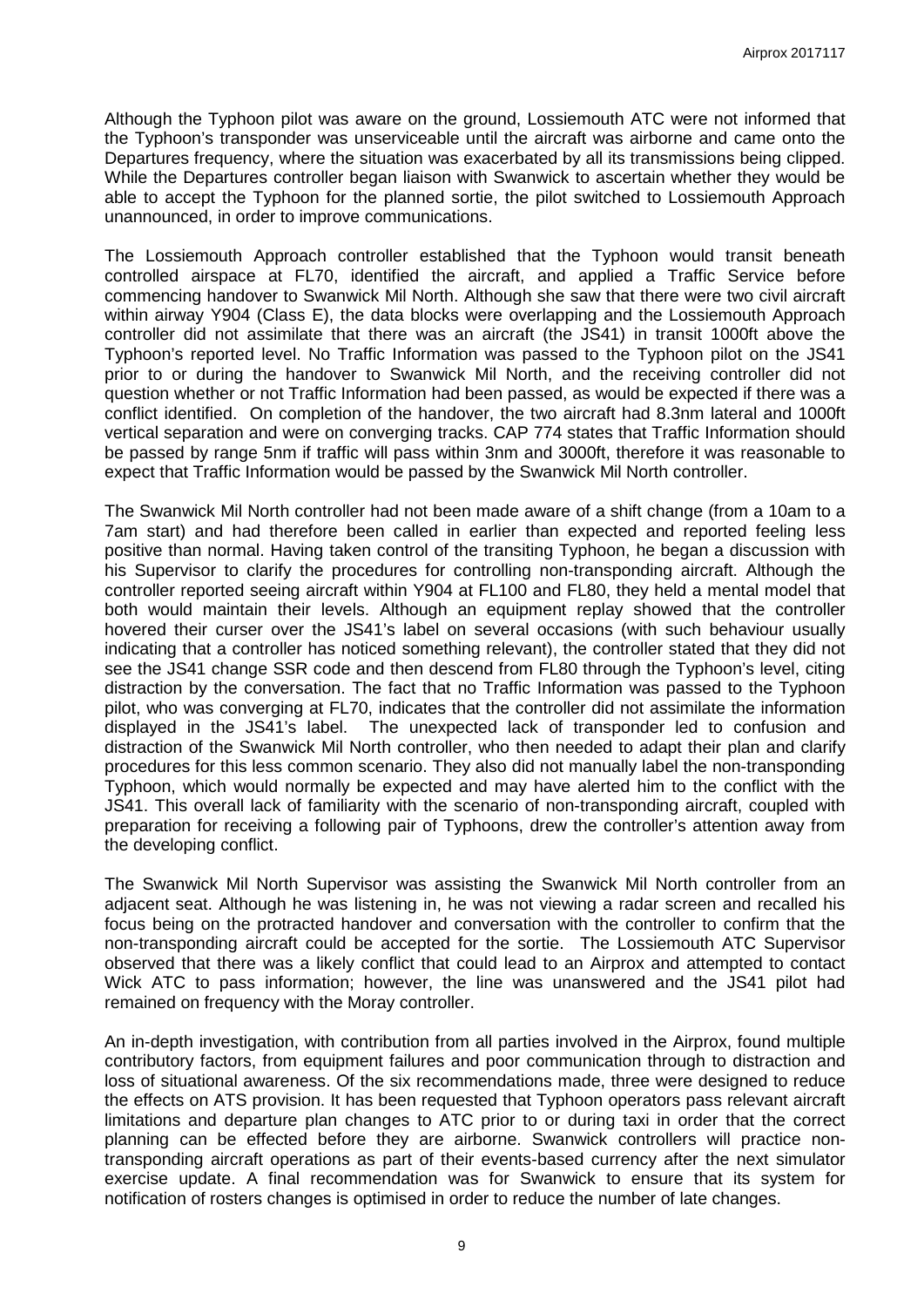## **UKAB Secretariat**

The JS41 and Typhoon pilots shared an equal responsibility for collision avoidance and not to operate in such proximity to other aircraft as to create a collision hazard<sup>[1](#page-9-0)</sup>. The incident geometry was converging and the Typhoon pilot was required to give way to the JS41<sup>[2](#page-9-1)</sup>.

#### **Comments**

## **HQ Air Command**

The Typhoon pilot had planned and briefed this mission in accordance with extant regulations and procedures and, when it became apparent that the transponder was unserviceable, considered a number of impacts that this had and adjusted the mission plan accordingly. There is no current regulation that prohibits an aircraft launching with an unserviceable transponder (with certain caveats on the type of airspace to be penetrated and the level at which the aircraft intends to operate); indeed, there are even ATC procedures to facilitate the provision of Air Traffic Services to non-transponding aircraft. A wide-ranging safety investigation was conducted by the unit concerned and the investigators were also permitted to interview the civil controller and the pilot of the Jetstream. A number of recommendations have been made, including a revision of the guidance for local controllers when handling non-transponding aircraft and emphasising the importance of informing ATC when notified departure details and intentions are changed. Furthermore, higher-level orders concerning launching with a known transponder failure have been reviewed and, where necessary, amended in order to reduce the likelihood of a recurrence of the circumstances leading to this incident. A major lesson to take from this Airprox is how a lack of SSR information increases the workload of all those that would usually expect to have access to that information. All controllers involved had to devote extra effort to establishing exactly where the aircraft was (in 3 dimensions) and what its pilot's intentions were. The Moray controller is to be applauded for his persistence in calling the contact to the Jetstream pilot in a location where it is quite common for fast-jet traffic to be seen at low-level; it is this persistence that cued the Jetstream pilot's eyes onto the conflicting Typhoon with sufficient time for him to take action to increase separation. This incident also highlights once again the importance of lookout as a barrier to MAC, as other barriers – namely TCAS and ATS in this example – may be weakened or missing entirely without any warning to other pilots.

#### **Summary**

An Airprox was reported when a JS41 and a Typhoon flew into proximity at 0825 on Wednesday 14<sup>th</sup> June 2017. The JS41 pilot was operating under IFR in VMC. He had been in receipt of a Radar Control Service from Scottish Control but, at the time of the Airprox was being transferred, outside CAS, to a non-radar ATSU. Traffic Information was issued about the Typhoon before the JS41 pilot had left the Scottish Control frequency. The Typhoon pilot was operating under VFR in VMC, in receipt of a Traffic Service from Swanwick Mil, but with SSR failed which rendered him a primary-only track on ATC radars.

# **PART B: SUMMARY OF THE BOARD'S DISCUSSIONS**

Information available included reports from the pilots and controllers concerned, area radar and RTF recordings and reports from the appropriate ATC and operating authorities.

The Board first discussed the actions of the Moray-Low Sector controller. The Board noted that he had been providing a Radar Control Service to the JS41 pilot, who was routing northbound on Airway Y904 (Class E airspace) at FL80. The JS41 was inbound to Wick and had been released to contact Wick ATC at 35DME and cleared to descend, 'when ready', to FL60. This clearance would take the JS41 outside CAS (the base of Y904 was FL75) for the approach to Wick, which is situated outside

l

<span id="page-9-0"></span><sup>1</sup> SERA.3205 Proximity.

<span id="page-9-1"></span><sup>2</sup> SERA.3210 Right-of-way (c)(2) Converging.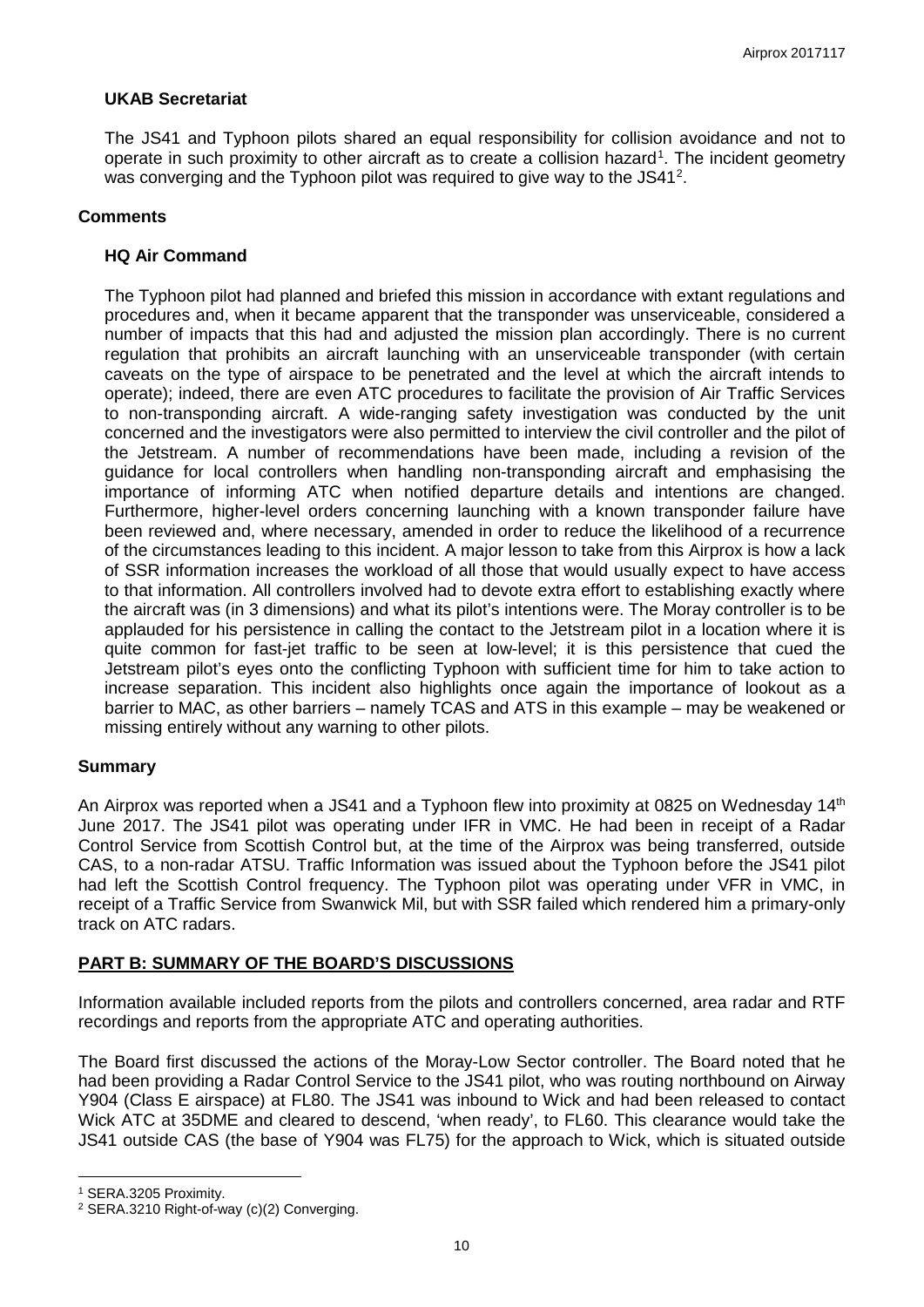CAS. Shortly after issuing this release, the controller advised the JS41 pilot that radar service was terminated, to squawk 7000 and to contact Wick; the JS41 was still at FL80 at that time. Members commented that the radar recordings showed that there was a primary-only track (the subject Typhoon) 15nm northeast of Lossiemouth, in the JS41's 10 o'clock position at 12nm at the time but that this traffic was not 'known' to the Moray controller. However, having subsequently noticed this track, and as soon as the JS41 pilot had readback the descent clearance, the controller issued Traffic Information about the fast-moving primary traffic (the Typhoon) in his 10 o'clock, range about 7nm (actually 9nm), which appeared to be crossing a mile or two behind. Fortunately the JS41 pilot had not yet left the frequency and heard and acknowledged the information. The JS41's Mode C indicated that, at this point, it was now descending out of FL80 and, as the JS41 left CAS below FL75, the Typhoon was 5nm from it, on a conflicting track. The JS41 pilot reported transferring to Wick and the Moray controller asked if the pilot could see any traffic in his 9 or 10 o'clock. The JS41 pilot reported that he did not have visual contact and was advised to keep a good look-out. Some Board members wondered if the Moray controller could have taken action to keep the JS41 within the protection of CAS once he saw the potential confliction. Although the level of the track was unknown, it should not enter Airway Y904 (Class E airspace) without a transponder, and they opined that the controller could have instructed the JS41 to climb back into the safety of Y904. However, ATC members considered that the controller's actions were appropriate given that the controller did not know the height of the track and could have reasoned that the primary-only traffic was operating at low-level because this was not an unusual scenario in that area. They felt that he had satisfied his remit by issuing Traffic Information about the track to the JS41 pilot before he had left CAS and commended him for his persistence in updating the Traffic Information until the JS41 pilot was visual with the Typhoon. They further added that, if the JS41 pilot had been concerned he could himself have delayed his descent and remained at FL80 within the Airway given that he had been cleared to descend 'when ready'.

For his part, the JS41 pilot did not seem overly concerned by the Traffic Information at the time because he reported changing to Wick before he had established visual contact with the Typhoon. Some members wondered whether this was because the Moray controller had informed him that the track would pass behind, or perhaps the JS41 pilot had also assumed that the track was probably either at low-level or above Y904. In transferring to Wick, the JS41 pilot would have been aware that the Wick controller would not have been able to update him about the position of the conflicting track because Wick is not equipped with radar surveillance equipment. The Board noted that pilots operating flights to airports outside CAS that are not equipped with radar would be operating in a 'see-and-avoid' environment, and that their operating authorities would presumably have taken this into account during their risk management analysis. In this respect, although the JS41 had a TCAS capability, it could not provide protection against non-transponding aircraft such as the Typhoon in this incident. In the event, the Traffic Information given by the Moray controller had cued the JS41 pilot to seeing the Typhoon, albeit late, because the PF had maintained a look-out to the left whilst they descended.

The Board then turned its attention to the Swanwick Mil N Tac controller's actions. The Board noted that he had reported being called into work for an earlier start-time than expected but, other than affecting his mood, there was no suggestion that this had affected his ability to carry out his operational duties. At the time of the Airprox, he was controlling only one flight (the Typhoon), and this would normally be well within his capabilities. Members noted that he had received a pre-note of the Typhoon departing Lossiemouth for D809 and, subsequently, received a telephone call from Lossiemouth identifying and handing over the traffic. Although he was informed that the Typhoon's transponder was unserviceable, no mention was made by either controller about the traffic in Y904 (the JS41 at FL80 and further traffic behind at FL100). The Board opined that if this had been mentioned then it would probably have been agreed between them whether either the Lossiemouth or the Swanwick controller would pass Traffic Information to the Typhoon pilot in accordance with CAP774. At the completion of the handover, the Typhoon and JS41 were 8.3nm apart, with the Typhoon pilot reporting being level at FL70. In such circumstances, CAP774 calls for Traffic Information to be passed by 5nm. On contact, the Swanwick controller provided the Typhoon pilot with a Traffic Service and the Typhoon pilot reported maintaining FL70, but no Traffic Information was passed to the Typhoon pilot. The radar recordings showed that the two aircraft were then 6.8nm apart and the JS41 had changed squawk to 7000, commenced descent and was passing FL77. The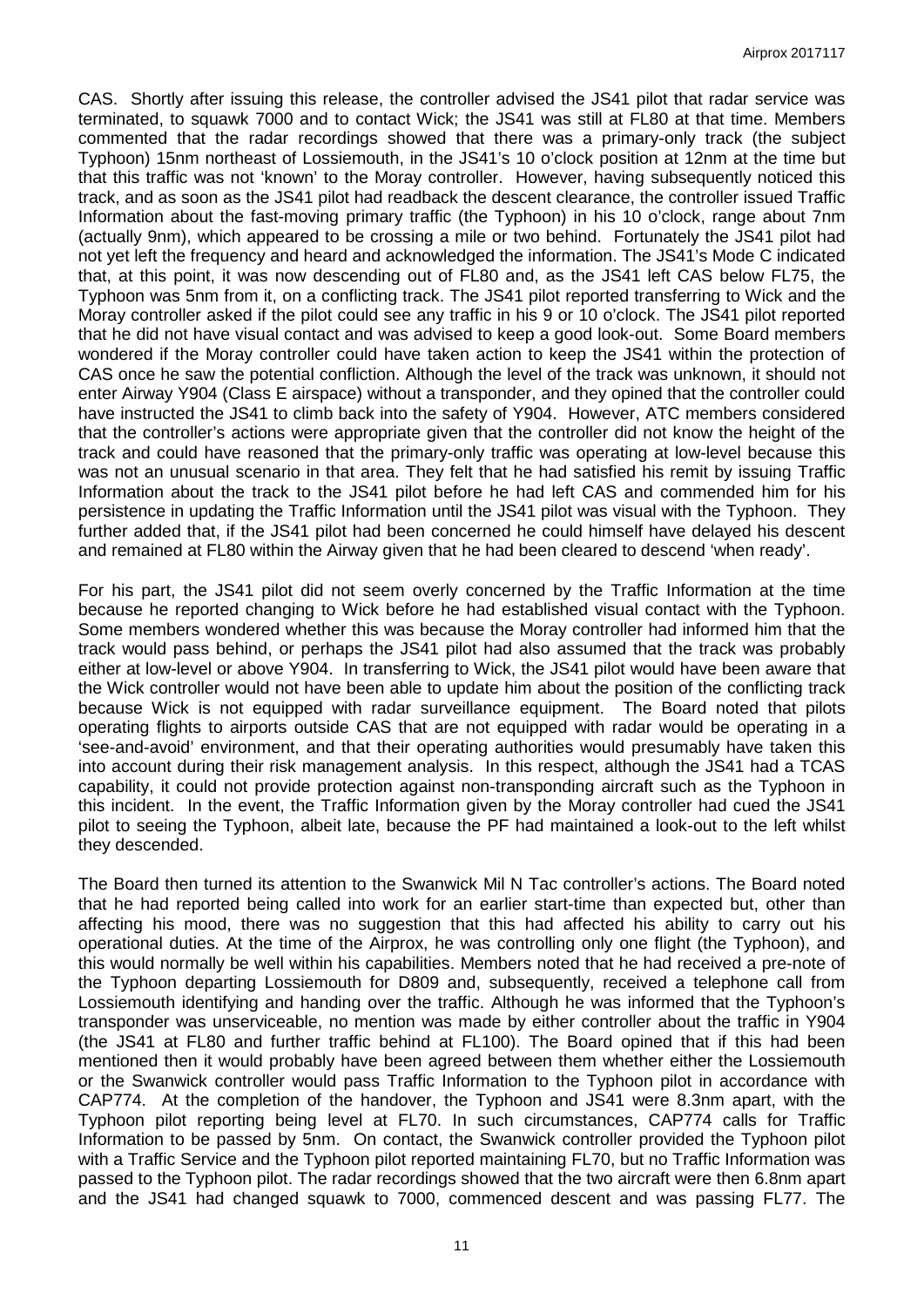Swanwick controller reported that, during this period, he became distracted by discussing with the Supervisor the procedure for aircraft operating in D809 without a transponder. The investigation reports indicated that the controller had hovered his cursor over the JS41 at FL80 (and was therefore aware of it in the airway), but the distraction of the conversation with the Supervisor about the lack of SSR and likely preparation for receiving two more Typhoons on frequency meant that he did not assimilate that the JS41 had changed squawk and had started to descend. The Board considered that contributory factors to the Airprox were therefore that the Swanwick controller was distracted by the lack of Typhoon SSR and did not assimilate that the JS41 was descending. Also, it was considered that the lack of Traffic Information by the Swanwick controller to the Typhoon pilot about the aircraft in Y904 was another contributory factor. Military Controller members commented that it was usual practice for controllers to manually label a non-transponding aircraft such as the Typhoon on their radar screens so as to provide a reminder of their altitude but that this did not happen. Notwithstanding, they commented that whether this would have helped the controller identify the potential confliction could not be known, and it would not have shown on the Moray Sector controller's display anyway.

Turning next to the actions of the Typhoon pilot, the Board was then briefed by the HQ Air member on the circumstances leading up to the Airprox relative to the Typhoon's operation. The Board were informed that the Typhoon pilot had been aware before taxiing for departure that his transponder was not working, and had checked with his Flight Lead whether to proceed with the mission. Noting that their task had been only partially completed the previous day, the HQ Air member commented that there may have been a certain amount of pressure to complete the sortie. Notwithstanding, he confirmed that, except for certain circumstances (such as entry into controlled airspace), there was no requirement at the time for Typhoon aircraft to fly with a serviceable transponder and so the Typhoon pilot's decision not to do so did not contravene any rules or procedures. Members noted this but commented that it was presumably unusual for Typhoon's not to operate with a serviceable transponder, and that had the Typhoon pilot informed Lossiemouth ATC at an early stage then this information could have been passed to Swanwick ahead of his departure; this might have prevented the distraction subsequently caused to the Swanwick controller, and would also have allowed him to liaise with the Moray controller about the Typhoon's lack of altitude information. The Board underlined that the implications of the Typhoon's lack of SSR information were that the Moray controller had no altitude information with which to provide deconfliction advice, and that TCAS was not available to the JS41; the lack of Typhoon SSR was thus considered to be a contributory factor to the Airprox.

Once airborne, members noted that the Typhoon pilot had then experienced further problems: he could not establish satisfactory communication with Lossiemouth Departures (and had therefore had to change autonomously to the Approach Radar frequency), and had also suffered a radar failure. Recognising that this now placed him in a high workload situation that appeared to result in him being more 'head-in' the cockpit (which had then reduced his capacity to see–and-avoid), they noted that he had sensibly requested a Traffic Service intended to afford him more information from ATC. It had been unfortunate that this information had not been forthcoming, but members reiterated that such information was intended only to supplement collision avoidance by the pilot, and that it remained the Typhoon pilot's fundamental responsibility in Class G airspace to avoid collisions primarily by maintaining a robust lookout at all times. Although he was not aware of the JS41 and therefore could not comply, members noted that, ultimately, it was for the Typhoon pilot to give way to the JS41, which was converging on his right.

Notwithstanding the contributory ATC issues that had influenced events, the Board quickly and unanimously agreed that, because they were both in the see-and-avoid environment of Class G airspace, the cause of the Airprox had been a late-sighting by the JS41 pilot and a non-sighting by the Typhoon pilot. The Board then turned its attention to the risk and noted that, although the two aircraft had passed close to each other horizontally, it seemed from the JS41 pilot's report that, after his manoeuvre, they had probably been separated by about 300ft vertically. Although this was clearly a worrying incident, the Board did not consider that it represented a situation where separation had been reduced to the minimum (risk Category A); the JS41 pilot had seen the Typhoon, albeit at a late stage, and had taken action, subject to the capability of his aircraft, to increase vertical separation.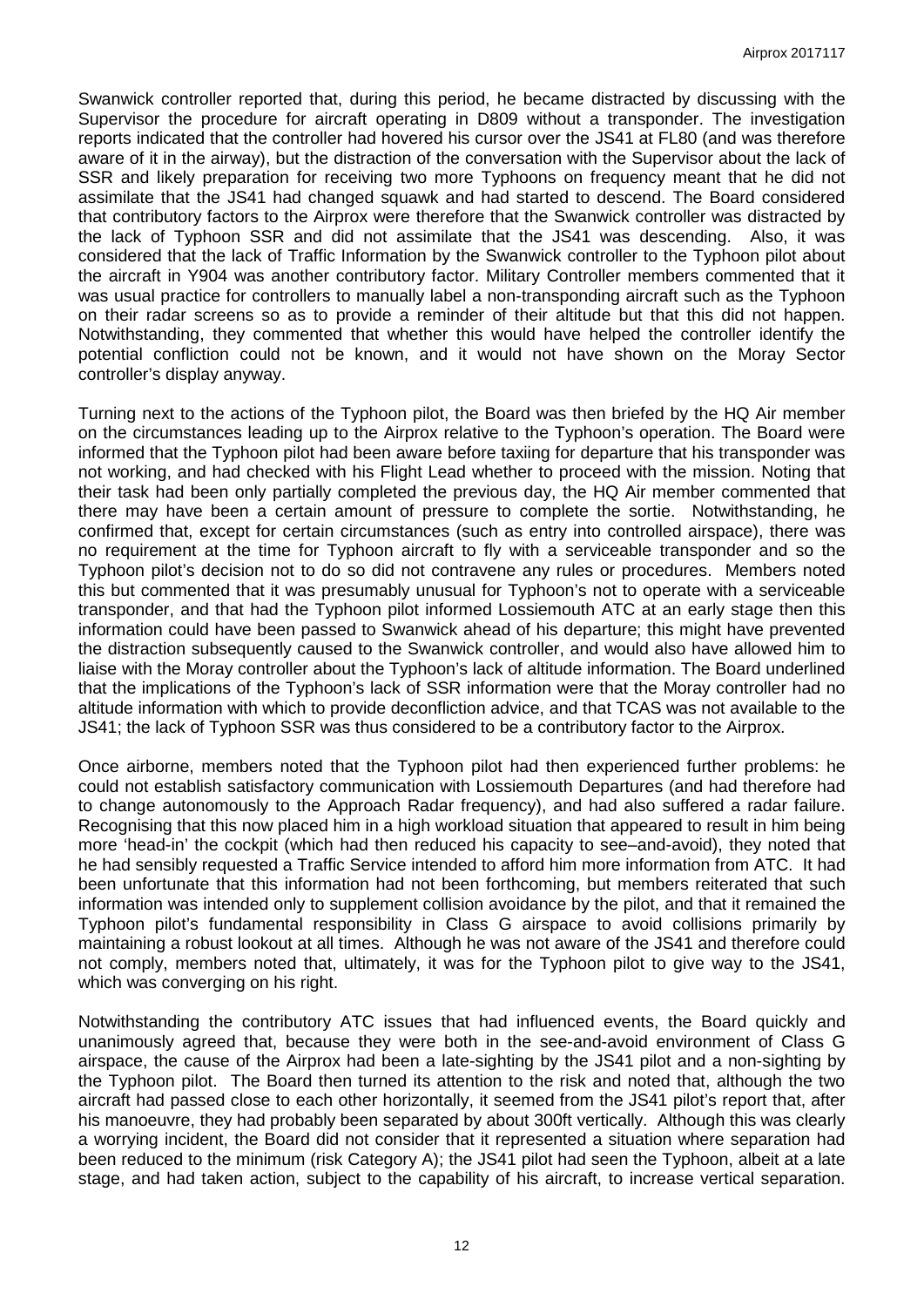Consequently, it was assessed that, although safety margins had been much reduced below the norm, the incident was risk Category B.

The Board were heartened to hear from the military members that the handling of non-transponding aircraft is now included within the Swanwick Mil controller training scenarios, and that Typhoon departures without a serviceable SSR are now not permitted other than for exceptional operational requirements.

#### **PART C: ASSESSMENT OF CAUSE AND RISK**

| Cause:                       | A late sighting by the JS41 pilot and a non-sighting by the Typhoon<br>pilot.                                       |  |  |  |  |
|------------------------------|---------------------------------------------------------------------------------------------------------------------|--|--|--|--|
| <b>Contributory Factors:</b> | 1. A lack of Traffic Information to the Typhoon pilot by the Swanwick<br>controller.                                |  |  |  |  |
|                              | 2. Typhoon SSR unserviceability meant Moray had no altitude<br>information, and TCAS was not available to the JS41. |  |  |  |  |
|                              | 3. The Swanwick controller was distracted by the lack of Typhoon<br>SSR.                                            |  |  |  |  |
|                              | 4. The Swanwick controller did not assimilate that the JS41 was<br>descending.                                      |  |  |  |  |
| Degree of Risk:              | В.                                                                                                                  |  |  |  |  |

**Safety Barrier Assessment[3](#page-12-0)**

In assessing the effectiveness of the safety barriers associated with this incident, the Board concluded that the key factors had been that:

#### **ANSP:**

**Regulations, Processes, Procedures and Compliance** were considered as **partially effective** because the Swanwick Mil North controller did not manually label the non-transponding Typhoon, which would normally be expected, and neither he nor the Lossiemouth controller passed TI to the Typhoon pilot about the traffic in Y904.

**Situational Awareness and Action** were assessed as **ineffective** because the controllers were not aware of the potential confliction between the two aircraft; this was exacerbated by the fact that the Typhoon was not transponding.

**Warning System Operation and Compliance** was **ineffective** because it relied on both aircraft transponding.

# **Flight Crew:**

l

**Tactical Planning** was assessed as **partially effective** because the Typhoon pilot did not inform Lossiemouth ATC prior to departure that his transponder was not functional. This would have allowed ATC extra time to coordinate a plan.

<span id="page-12-0"></span><sup>&</sup>lt;sup>3</sup> The UK Airprox Board scheme for assessing the Availability, Functionality and Effectiveness of safety barriers can be found on the [UKAB Website.](http://www.airproxboard.org.uk/Learn-more/Airprox-Barrier-Assessment/)